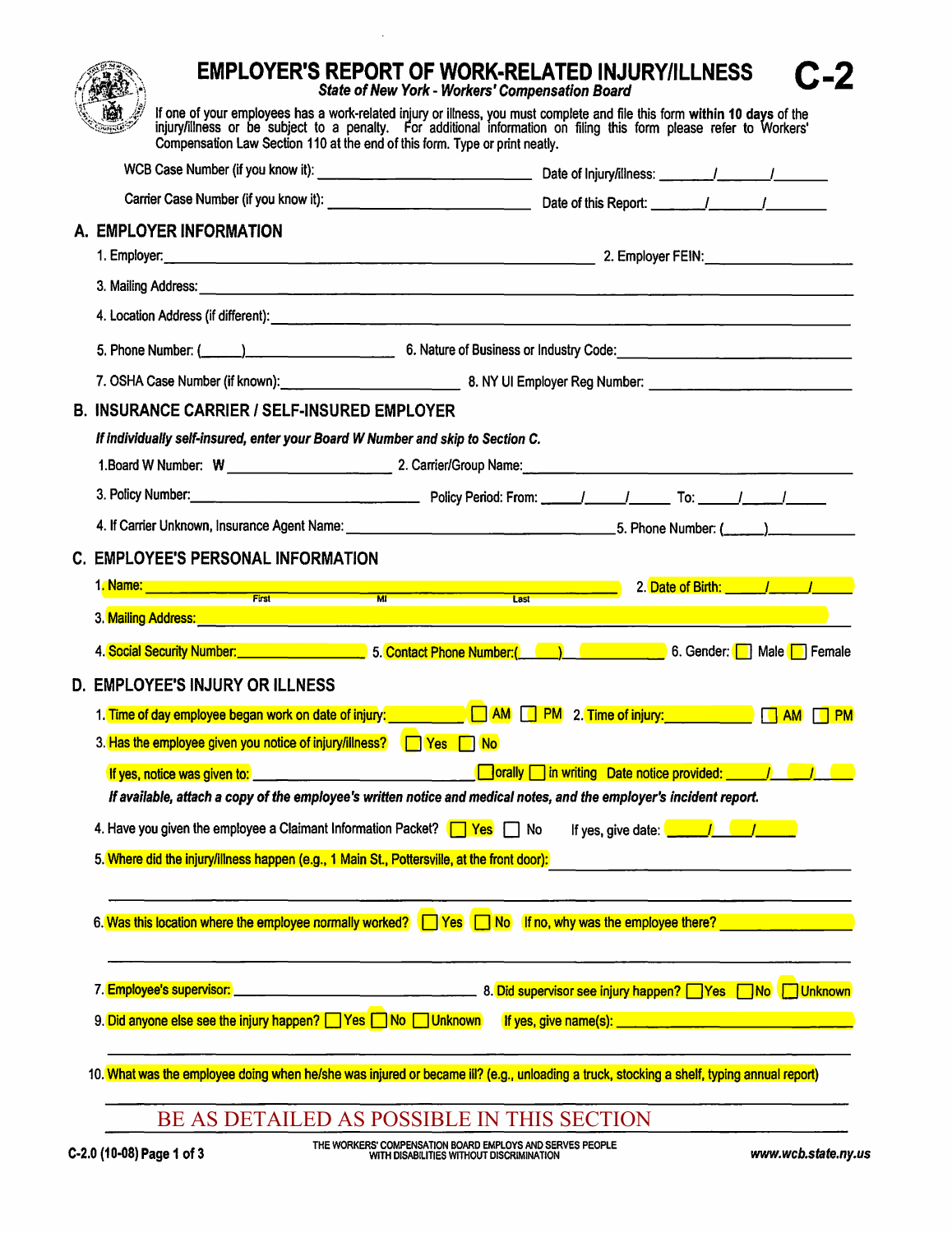| <b>EMPLOYEE'S NAME:</b>   |                                                                                                                               | $\overline{\mathbf{M}}$                                                                                               |                       | DATE OF INJURY/ILLNESS:                                                                                                                   |
|---------------------------|-------------------------------------------------------------------------------------------------------------------------------|-----------------------------------------------------------------------------------------------------------------------|-----------------------|-------------------------------------------------------------------------------------------------------------------------------------------|
|                           | D. EMPLOYEE'S INJURY OR ILLNESS continued                                                                                     | 11. How did the injury/illness occur? (e.g., the employee tripped over a pipe and fell on the floor)                  | Last                  |                                                                                                                                           |
|                           |                                                                                                                               | BE AS DETAILED AS POSSIBILE IN THIS SECTION                                                                           |                       |                                                                                                                                           |
|                           |                                                                                                                               |                                                                                                                       |                       |                                                                                                                                           |
|                           |                                                                                                                               |                                                                                                                       |                       | 12. Explain fully the nature of the employee's injury/illness; list body parts affected (e.g., twisted left ankle and cut to forehead):   |
|                           |                                                                                                                               | 13. Was an object (e.g., forklift, hammer, acid) involved in the injury/illness? Salves and only of yes, what was it? |                       |                                                                                                                                           |
|                           |                                                                                                                               | 14. Was the injury the result of the use or operation of a licensed motor vehicle? $\Box$ Yes $\Box$ No               |                       |                                                                                                                                           |
| If yes,                   | employee's vehicle [                                                                                                          | employer's vehicle rether vehicle License plate number (if known):                                                    |                       |                                                                                                                                           |
|                           |                                                                                                                               | If employer's vehicle was involved, give name and address of your motor vehicle insurance carrier:                    |                       |                                                                                                                                           |
|                           | Name and address of the nearest relative:                                                                                     | 15. Did the injury/illness result in the employee's death? $\Box$ Yes<br><u>I No</u>                                  |                       | If yes, what was the date of death? $\sqrt{1-\frac{1}{\sqrt{1-\lambda^2}}}$                                                               |
|                           | <b>E. MEDICAL TREATMENT</b>                                                                                                   |                                                                                                                       |                       |                                                                                                                                           |
|                           | 1. What was the date of the employee's first treatment?<br>Clinic/Hospital/Urgent Care<br>Who treated the employee and where? | 2. Where did the employee receive first medical treatment for this injury/illness?<br>Hospital Stay over 24 hours     | <b>Unknown</b>        | <b>Unknown</b><br>None received<br>On site<br>Doctor's office<br><b>Emergency Room</b>                                                    |
|                           |                                                                                                                               | 3. Is the employee still being treated for this injury/illness? $\Box$ Yes                                            | <b>Unknown</b><br>No. | If yes, name and address of treating doctor(s):                                                                                           |
|                           |                                                                                                                               |                                                                                                                       |                       | 4. To your knowledge, did the employee have another work-related injury to the same body part or a similar illness while working for you? |
| <b>IYes</b>               | <u>∣No</u>                                                                                                                    | If yes, name the doctor(s) who treated the previous injuries/illnesses (if known):                                    |                       |                                                                                                                                           |
| <b>RETURN TO WORK</b>     |                                                                                                                               |                                                                                                                       |                       |                                                                                                                                           |
|                           |                                                                                                                               | 1. Did the employee stop work because of his/her injury/illness? $\Box$ Yes $\Box$ No                                 |                       | If yes, on what date? $\sqrt{1-\frac{1}{2}}$                                                                                              |
|                           | 2. Has the employee returned to work? $\Box$ Yes                                                                              | i No                                                                                                                  |                       |                                                                                                                                           |
|                           | If yes, on what date? $\sqrt{1 - 1}$                                                                                          | regular duty                                                                                                          | limited duty          |                                                                                                                                           |
|                           |                                                                                                                               | 3. If the employee has returned to limited duty, what are his/her average gross earnings per week?                    |                       |                                                                                                                                           |
| C-2.0 (10-08) Page 2 of 3 |                                                                                                                               |                                                                                                                       |                       | www.wcb.state.ny.us                                                                                                                       |